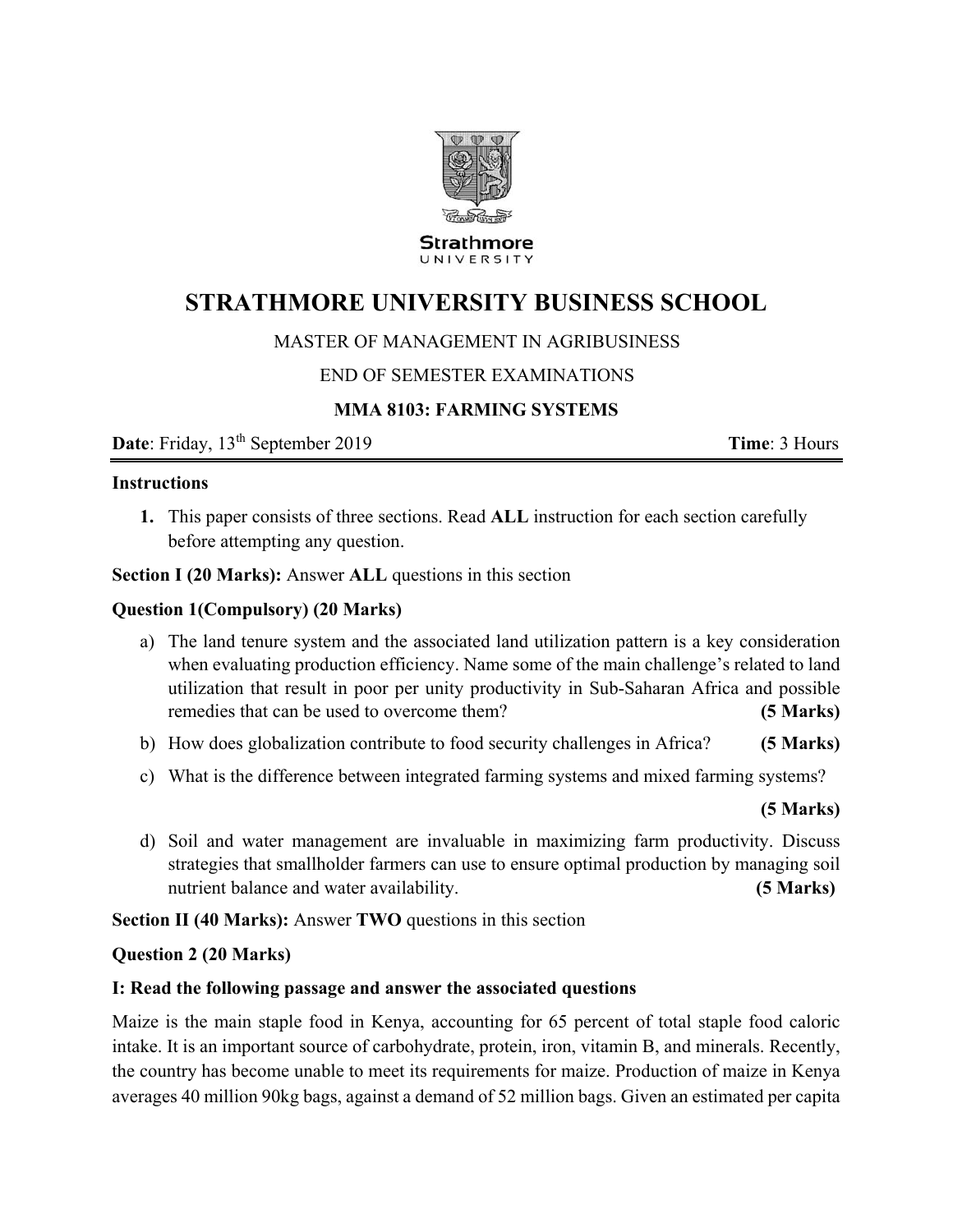consumption of 125 kg/capita/year, a population of 38 million adult equivalents, the effective demand stands at 53 million kg. The land area under maize cultivation is estimated at 1.5 million Ha (KALRO 2019), and yields at 2 MT (22 90 Kg bags), this implies an additional 910,000Ha be added to meet demand or a yield increase of 1.5 MT (13 bags)/Ha be achieved. During normal to good years, Kenya's national production may cover as high as 98.5 percent of the estimated consumption (self-sufficiency ratio) (Table 1). Self-sufficiency ratio may decrease to as low as 62 percent in drought years as was the case in 2009. However, such years are not frequent. The selfsufficiency ratio for Kenya tends to hover between 70 and 80% compared to Tanzania (121%) and Uganda (115%).

Despite the fact that Kenya has the highest fertilizer utilization rate in the region, yield are not increasing at commensurate rates compared to its neighbors. The country is facing extreme pressure with price distortion from surpluses and bumper harvest in neighboring countries such as Uganda and Tanzania. Additionally, there is ample land in areas designated sufficient for maize farming such as more than 400,000 acres in Galana Kulalu, Kimwarer, and Arror.

The main policy instrument that the government applies to stabilize market prices of maize is purchase and sale of grains through the National Cereals and Produce Board (NCPB) combined with discretionary use of tariffs. This in effect stabilizes consumers' prices by lowering the price of maize flour at the retail end, but often is a price disincentive to producers with net effect that producers often are discouraged from investing in productivity improvements.

- a) The Farming systems in East Africa are generally similar. Why is Kenya struggling to produce enough maize to meet its annual requirement while Tanzania and Uganda enjoy surpluses every year?? **(5 Marks)**
- b) What farming system transformations need to be put in place to ensure that Kenya becomes self-sufficient in Maize production? How will these transformations lead to self-sufficiency in the staple food? **(10 Marks)**
- c) Discuss why the current government policy used to stabilize maize prices is flawed and what alternative strategies could be more effective in achieving price stabilization

**(5 Marks)** 

# **Question 3 (20 Marks)**

# **II: Read the following passage and answer the associated questions**

"Ever since the first industrial revolution led to a surge in international trade, Africa has remained largely on the sidelines of the global economy. The main beneficiaries of early globalization were today's advanced economies, where industrial technologies emerged. This, in turn, led to the "great divergence" in income levels between the Global North and South. To be sure, globalization has brought benefits to Africa. Rising incomes elsewhere in the world have increased demand for African commodities and natural resources, boosting national economies. Globalization has also supported knowledge transfer, enabling African countries to improve living standards by "leapfrogging" to new technologies. But myriad challenges have far outweighed such benefits. For one thing, globalization has contributed to premature deindustrialization. Because advanced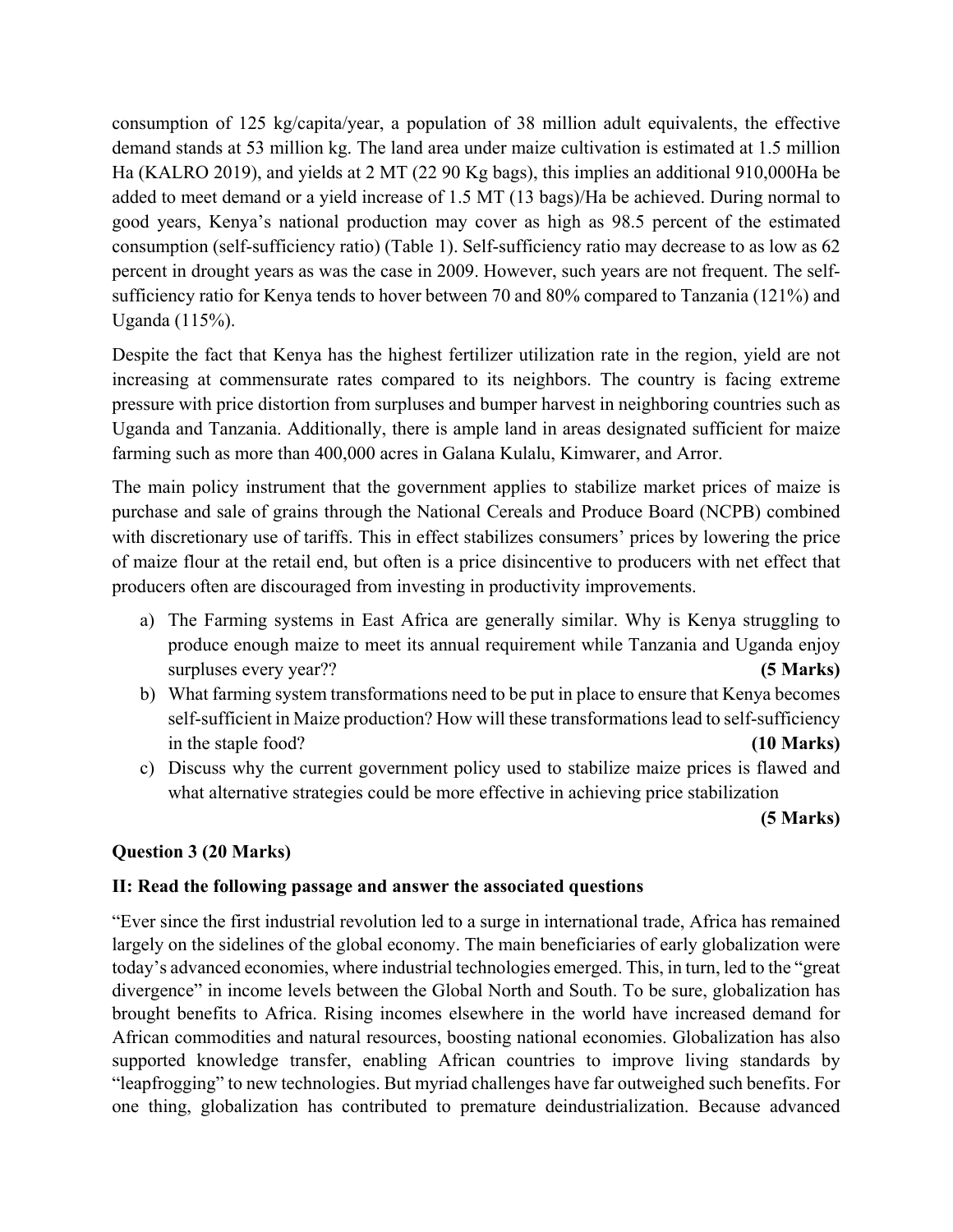economies can now produce goods more cheaply, African countries have found it difficult to develop local industries that create jobs. Moreover, some multinational corporations operating in the region are dodging taxes through sophisticated—and legal—accounting mechanisms such as profit shifting, depriving governments of much-needed resources for economic development".

*Extract from Ngonzi Okonjo-Iweala and Brahima Sangafowa Coulibaly. 2019. Making Globalization work for Africa. May 30 2019. Brookings.edu. https://www.brookings.edu/opinions/making-globalization-work-for-africa/*

- a) Is the African farmer ready for the food system of tomorrow? Discuss, giving at least 3 examples **(3 Marks)**
- b) Smallholder farmers in Africa are at the greatest threat of adverse effects of globalization.
	- (i) How is global trade skewed against the African smallholder farmer?
	- (ii) Recently, an emerging resistance to global corporate control of the food system has seen pressure mounting for the UN to pronounce a declaration of rights for smallscale food producers. These rights are geared at helping protect small-farmers across the world from violence, persecution and loss of land. In spite of any declaration, will the smallholder farmer survive the rapid urbanization and technology change in the next 20 years? **(10 Marks)**
- c) Recent mergers and acquisitions in the agricultural sector have shone a spotlight on the growing dominance of a few corporations in the global food system. There is no single African entity involved, placing the food choice options of millions of African consumers under the control of others. What **THREE** potential actions should African governments and communities undertake to ensure continued food sovereignty? **(7 Marks)**

# **Question 4 (20 Marks)**

### **III: Read the following passage and answer the associated questions**

Nutrition security refers to ensuring the access to food that is nutritious as well as sufficient. This concept is increasingly being used nowadays to stress the importance of the quality of food for people of all ages. Nutrition and food safety interlinked, particularly in countries and regions where food supplies are insecure. When food becomes scarce, hygiene, safety and nutrition aspects are often ignored as people shift to less nutritious diets and consume more 'unsafe foods', which inevitably pose a health risk. As a measure of prevention, efficient food safety interventions are required through coordinated action throughout the food supply chain. Taking these into account, national food safety systems should not only cater to improving health in countries with insecure food supplies, but they should also focus on effective preventive measures against contamination and health hazards transmitted via the food supply chain. There are many obstacles to building efficient food safety systems and nutrition security, not least the lack of political awareness. Food safety as a health problem is still rarely acknowledged by decision makers in many of the developing countries, and this viewpoint is often given little priority by major donors as well.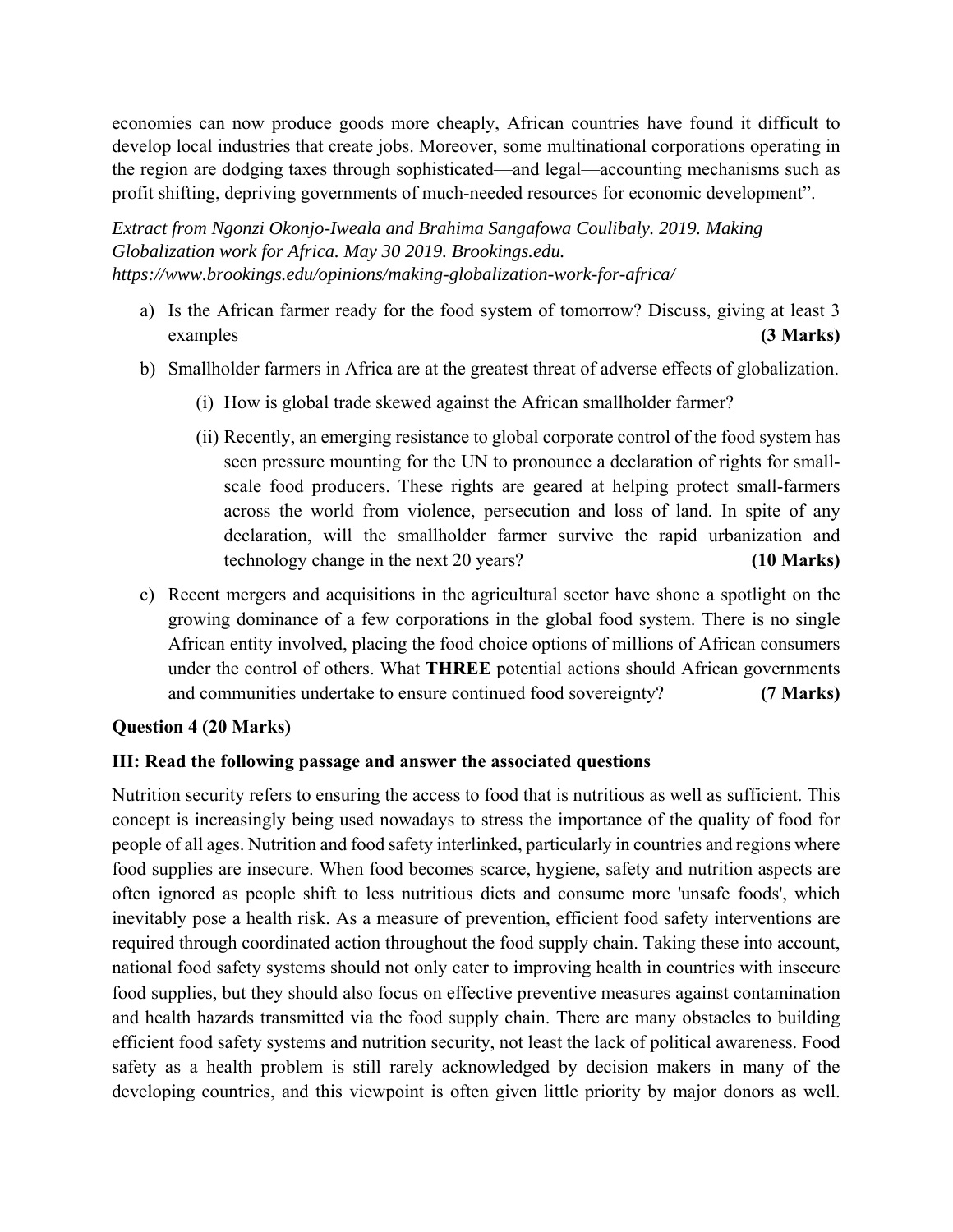# *Extract from* (https://www.frontiersin.org/research-topics/10095/food-safety-and-nutritionsecurity).

- a) Discuss, with examples, how the current smallholder production model in Kenya predisposes consumers to food safety concerns? **(7 Marks)**
- b) Describe an ideal nutrition-sensitive food system that is sustainable and practical in view of current realities in Africa. **(3 Marks)**
- c) In a continent where food sufficiency is the major problem, why should governments focus on Nutritional security alongside food security? **(10 Marks)**

# **Section III (40 Marks)** Answer **ALL** questions in this section

### **Question 5 (40 Marks)**

### **Read the following passage and answer the questions provided**

Joseph Koech is a distressed farmer. He cannot believe how his fortunes have changes in the last 10 years. As a prosperous dairy farmer in Meteitei, Nandi county, his herd of pedigree dairy cattle were a constant joy, not only because they were a sight to behold, but also because of the amount of milk he received from them. His best cow produced 50 litres at peak production, while his average across all his 8 cows was 31 litres per day, a fact that evoked wonderment and envy from his neighbors. Most of his neighbors sought to buy heifers from him, with all future heifers booked for the next 2 years, the high price tag not a deterrent. They happily paid a deposit of Kes. 100,000, being 40% of the total price for a 1-year old heifer. He is a hard worker, waking up as early as 4am to milk his cows, prepare feeds for the day and fetch water for his animals. He used to deliver his milk religiously to the coolers at Metkei Farmers Dairy Cooperative. The cooperative sold bulk chilled milk to either Brookside dairies or New KCC, the two largest processors in the country. However, constant reduction of the buying price has been a great demoralizing factor. From a high of Kes. 35 to the Kes. 23 he now gets. He felt it wasn't fair at all, given the backbreaking work it takes to produce milk.

Joseph is one among the 2 million smallholder dairy farmers in Kenya. He is an elite among his peers, his level of production being atypical. More than 80% of the milk produced in Kenya and East Africa comes from farmers with an average cow herd of 5 each producing on average 6 liters of milk. Smallholder dairy farmers in the East African region have endured low cow productivity that has persisted for decades. Generally, production levels in Africa are the lowest compared to any other continent in the world. This is despite the fact that an increasing number of exotic breeds continue to find their way into various countries in the region, either as semen or live animal imports. However, the introduction of potentially highly productive animals to low input systems has been blind to the fact that these animals have high nutritional, physiological and management demands, which smallholder farmers simply cannot meet due to a limited resource base. As a consequence, many animals are reared in environments and systems that are inappropriate for maximal productivity.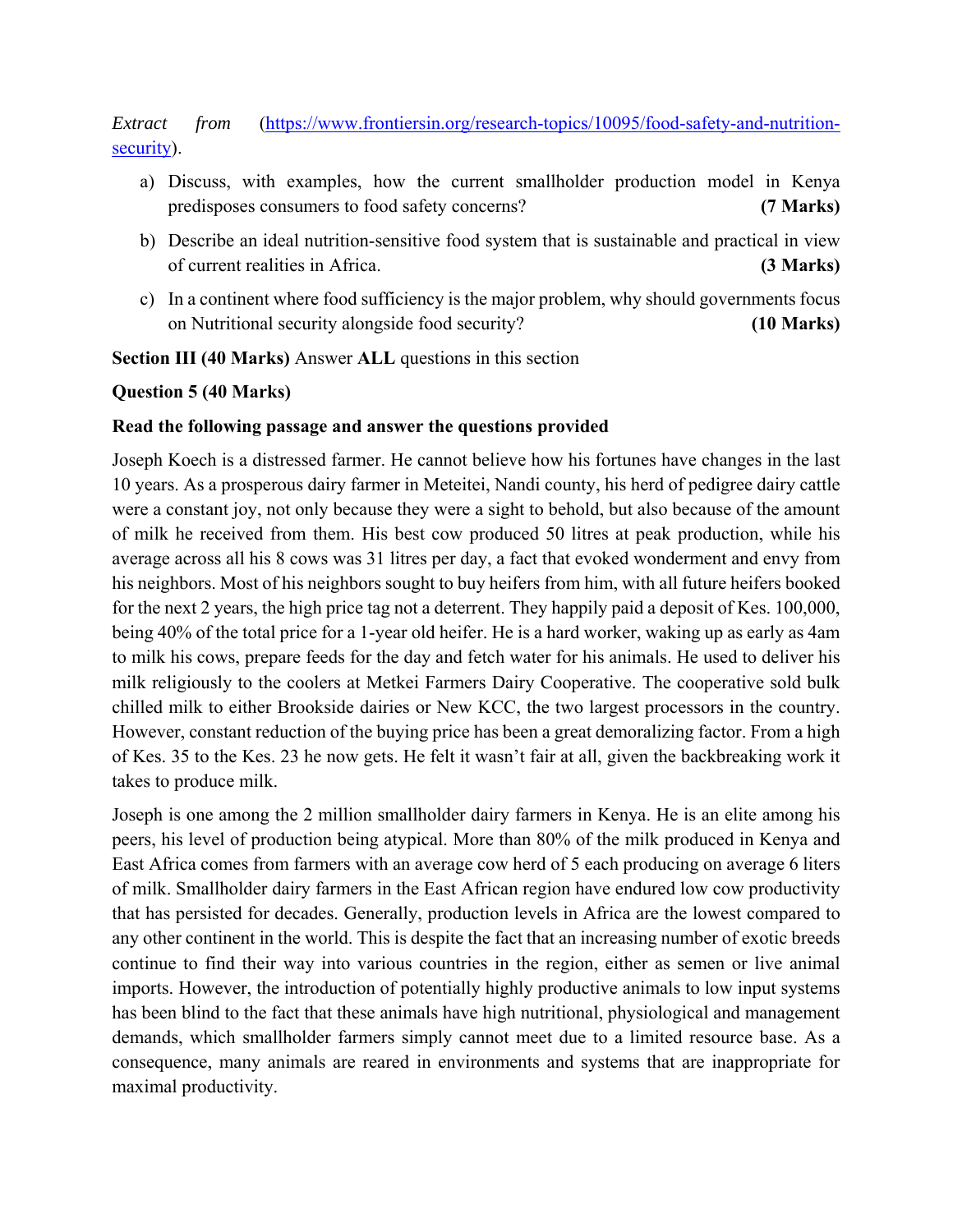These problems are compounded by poor application of dairy best practices, given the lack of an effective extension service. The government has largely reneged on its task of providing extension services to farmers. As such, much of extension service provision has been relegated to NGO benevolence, donor funded projects and private for-profit companies or individuals. In cases where extension services have been fully privatized and are provided on a demand basis, the costs associated with procuring such extension services are a barrier to many smallholder farmers. This, combined with the low productivity of the cows ensures that farmers obtain lower income and their households do not benefit nutritionally as milk yields are low. As a result, year–on–year milk yields in the country have been increasing at levels lower than seen in other regions of the world. This problem affects over 1,000,000 smallholders' households across East Africa, who directly depend on dairy farming for their livelihoods. The implications of reduced productivity affect the wider society as well due to the high cost of dairy products. Because of the increasing and unmet demand for dairy products, and the need for imports to fill this gap, the price of milk and dairy products in the formal markets is generally prohibitive for a large segment of the population. The scarcity of milk and milk products is reflected in the low per capita milk consumption in East Africa at less than 40Kg/year, (except Kenya at over 100Kg/year). As a result of these challenges, and in an attempt to bridge the productivity gap, most East African countries are net importers of milk and milk products. However, most of these inflows end up in Kenya, given the high milk consumption.

The biggest irony is that every year, thousands of litres of milk are discarded because farmers do not have enough buyers to sale to. A milk glut is experience in the 4-month period between May and August. This is mostly after the rains and a lot of grass is available to feed the 5 million dairy cows in Kenya. The two main firms — Brookside and New KCC — process on average of 1.2 million liters of milk daily. However, much of their processing capacity lies idle in the months between September and March. Generally, most of the feeds used in the dairy industry are made from maize and other crop byproducts such as cotton and sunflower seed cake, soybean cake obtained after processing for human food needs. This makes the feeds quite expensive. Additionally, most of these feed ingredients are imported into Kenya. The current has low selfsufficiency in every major input required for feed production. The cost of production for a litre of milk for most farmers' ranges between Kes.  $20 - 27$ , such that most of them do not break even when the large processor buy milk at between Kes. 23 and 26. That has fueled the recent farmer protests. Recently, the Kenya Dairy Board came up with regulations banning farmers from selling raw milk. This was one among a slew of proposals that was going to force most producers to sell only to processors. Direct sale to customers often results in farmers receiving 2 or 3 times the price paid by the processors. This is why farmers prefer to sell raw milk to neighbors, local markets and shops. More than 70% of all traded milk is sold through informal channels by middlemen, who collect from farmers and deliver to cooling plants, collection centers or far flung customers. In many cases, the handling of milk during this bulking process exposes the milk to poor hygiene and inappropriate processes reducing the quality of milk, especially because quality checks are not done on milk received from individual farmers. The risk of disease